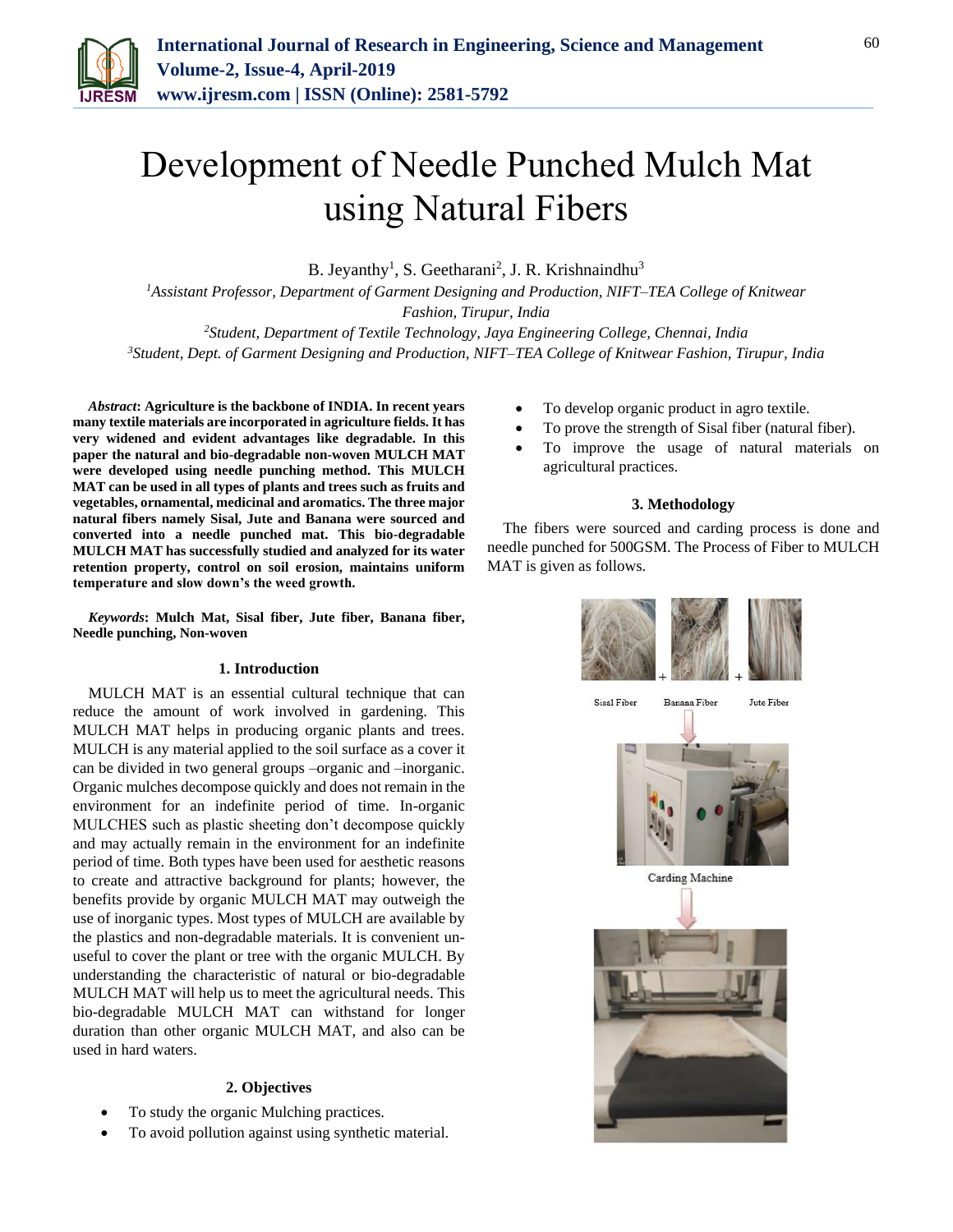





Needle punching Machine





## **4. Materials and methods**

The Grade - B Sisal, Banana and jute fibers were sourced and subjected to a carding process with a speed of 400mm per min and the needle punches is 50 punches per min with 30 mm feeding.

Technical Specification:

- Colour: Brown
- Length: 1meter
- Width: 1 meter
- Weight: 250grams
- Slit Length and Opening: 50cm

#### **5. Result and discussion**

The sisal fibers were smooth, straight and yellow in colour. The sisal fiber is selected for its strength, durability, ability to stretch and resistance to deterioration in salt water. Mechanical Properties of the Natural Fibers are given in the below table.

| Table 1                      |            |                         |            |          |  |  |  |
|------------------------------|------------|-------------------------|------------|----------|--|--|--|
| Properties of natural fibers |            |                         |            |          |  |  |  |
| S.No                         | Fiber Type | <b>Fiber Properties</b> |            |          |  |  |  |
|                              |            | Tensile Strength (Mpa)  | Elongation | Toughnes |  |  |  |
|                              |            |                         | %          | (Mpa)    |  |  |  |
|                              | Sisal      | 580                     | 4.3        | 1250     |  |  |  |
| 2                            | Banana     | 540                     | 3.0        | 816      |  |  |  |
| 3                            | Jute       | 160                     | 27.0       | 3200     |  |  |  |



Fig. 1. Properties of natural fiber

It can see that sisal fiber have more tensile strength when compared to banana and jute fibers. The jute fiber has more Elongation% when compared to sisal and banana fibers. The Toughness of the jute is very high when compared to sisal and banana. The Mulch Mat is secured on the plant and qualitatively studied for 10days. The studied data values are plotted in the Table given below.

| Table 2                                   |                |                  |             |         |  |  |  |
|-------------------------------------------|----------------|------------------|-------------|---------|--|--|--|
| Qualitative Analysis of Organic Mulch Mat |                |                  |             |         |  |  |  |
| S.NO                                      | Day            | Water Absorption | Degradation | Weed    |  |  |  |
|                                           |                |                  |             | Control |  |  |  |
|                                           |                | 40%              | No          | Yes     |  |  |  |
| $\overline{2}$                            | $\overline{c}$ | 40%              | No          | Yes     |  |  |  |
| 3                                         | 3              | 40%              | No          | Yes     |  |  |  |
| $\overline{4}$                            | 4              | 40%              | No          | Yes     |  |  |  |
| 5                                         | 5              | 40%              | No          | Yes     |  |  |  |
| 6                                         | 6              | 50%              | No          | Yes     |  |  |  |
|                                           | 7              | 50%              | No          | Yes     |  |  |  |
| 8                                         | 8              | 60%              | No          | Yes     |  |  |  |
| 9                                         | 9              | 70%              | No          | Yes     |  |  |  |
| 10                                        | 10             | 80%              | No          | Yes     |  |  |  |